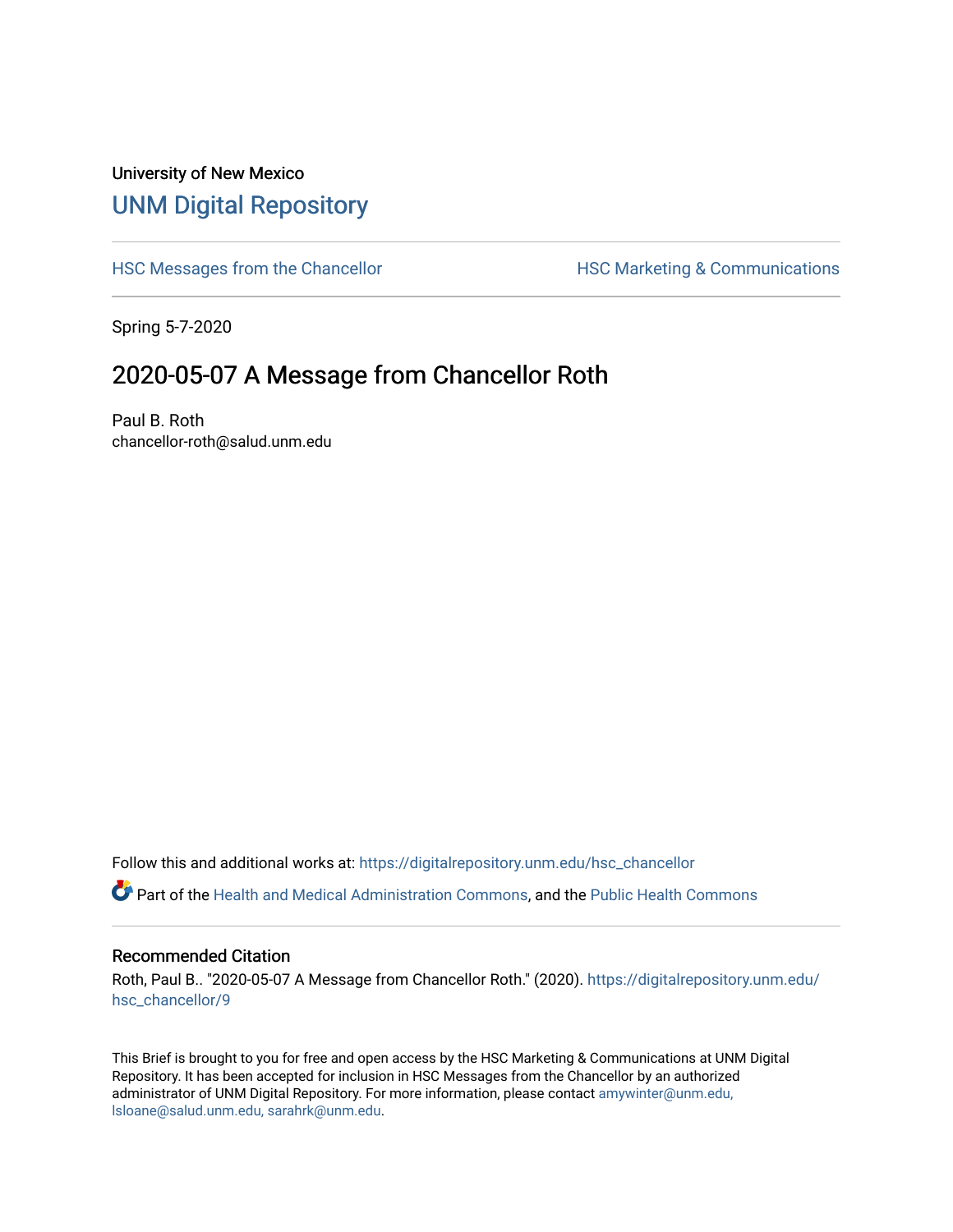

### [View this email in your browser](https://mailchi.mp/4f0af7309d92/message-from-the-chancellor-coronavirus-4409164?e=b4bbfca2c0)

# **A Message from Chancellor Roth**

Dear Colleagues:

Personal protective equipment (PPE) remains a critically important resource for protecting the health care workers who are treating COVID-19 patients, and it is undoubtedly among the most pressing concerns for those workers.

Conserving and repurposing the PPE supplies we have on hand is among our highest priorities. Earlier this week, Dr. Steve McLaughlin, chair of the Department of Emergency Medicine, outlined for the UNM Regents who serve on the HSC Committee some of the steps we've been taking.

This work is being coordinated by the PPE Committee, which reports to the UNM Hospital's emergency operations center. It consists of front-line clinicians, staff, residents and leaders from 5 West, the Medical Intensive Care Unit, Emergency Medicine, Anesthesiology & Critical Care Medicine, the Division of Infectious Diseases, OB/GYN, Infection Control, Surgery, Internal Medicine, Pediatrics, Ambulatory Care, and Logistics/Supply Chain.

"The team is committed to an evidence-based approach to safety and transparency with the data," Steve writes. "We are here to serve our colleagues taking care of patients by making sure you have the knowledge, the essential skills and equipment that you need to do your job – and, that you will continue to have this for the entire duration of this pandemic."

You may view additional resources on the [UNMH Intranet](https://hospitals.health.unm.edu/covid-ppe/) site. Meanwhile, the PPE Committee is available to provide education and conduct question-and-answer sessions for any and all clinical groups in the Health Sciences Center. Requests for small group sessions may be sent to [COVIDinfo@salud.unm.edu.](mailto:COVIDinfo@salud.unm.edu)